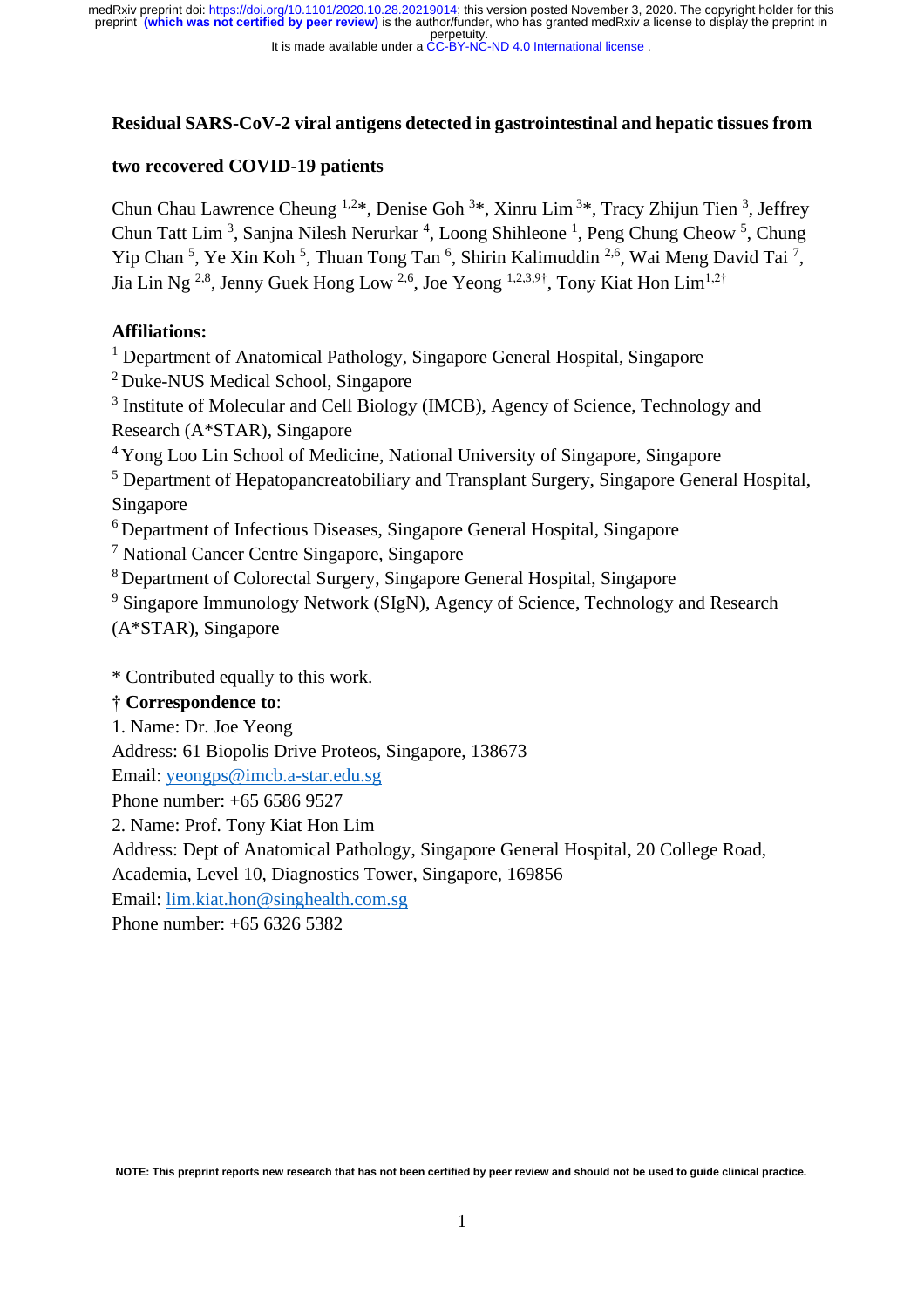It is made available under a [CC-BY-NC-ND 4.0 International license](http://creativecommons.org/licenses/by-nc-nd/4.0/) . perpetuity. medRxiv preprint doi: [https://doi.org/10.1101/2020.10.28.20219014;](https://doi.org/10.1101/2020.10.28.20219014) this version posted November 3, 2020. The copyright holder for this<br>preprint (which was not certified by peer review) is the author/funder, who has grante

# **Abstract**

Residual SARS-CoV-2 RNA has been detected in stool samples and gastrointestinal tissues during the convalescence phase of COVID-19 infection. This raises concern for persistence of SARS-CoV-2 virus particles and faecal-oral transmissibility in recovered COVID-19 patients. Using multiplex immunohistochemistry, we unexpectedly detected SARS-CoV-2 viral antigens in intestinal and liver tissues, in surgical samples obtained from two patients who recovered from COVID-19. We further validated the presence of virus by RT-PCR and flow cytometry to detect SARS-CoV-2-specific immunity in the tissues. These findings might have important implications in terms of disease management and public health policy regarding transmission of COVID-19 via faecal-oral and iatrogenic routes during the convalescence phase.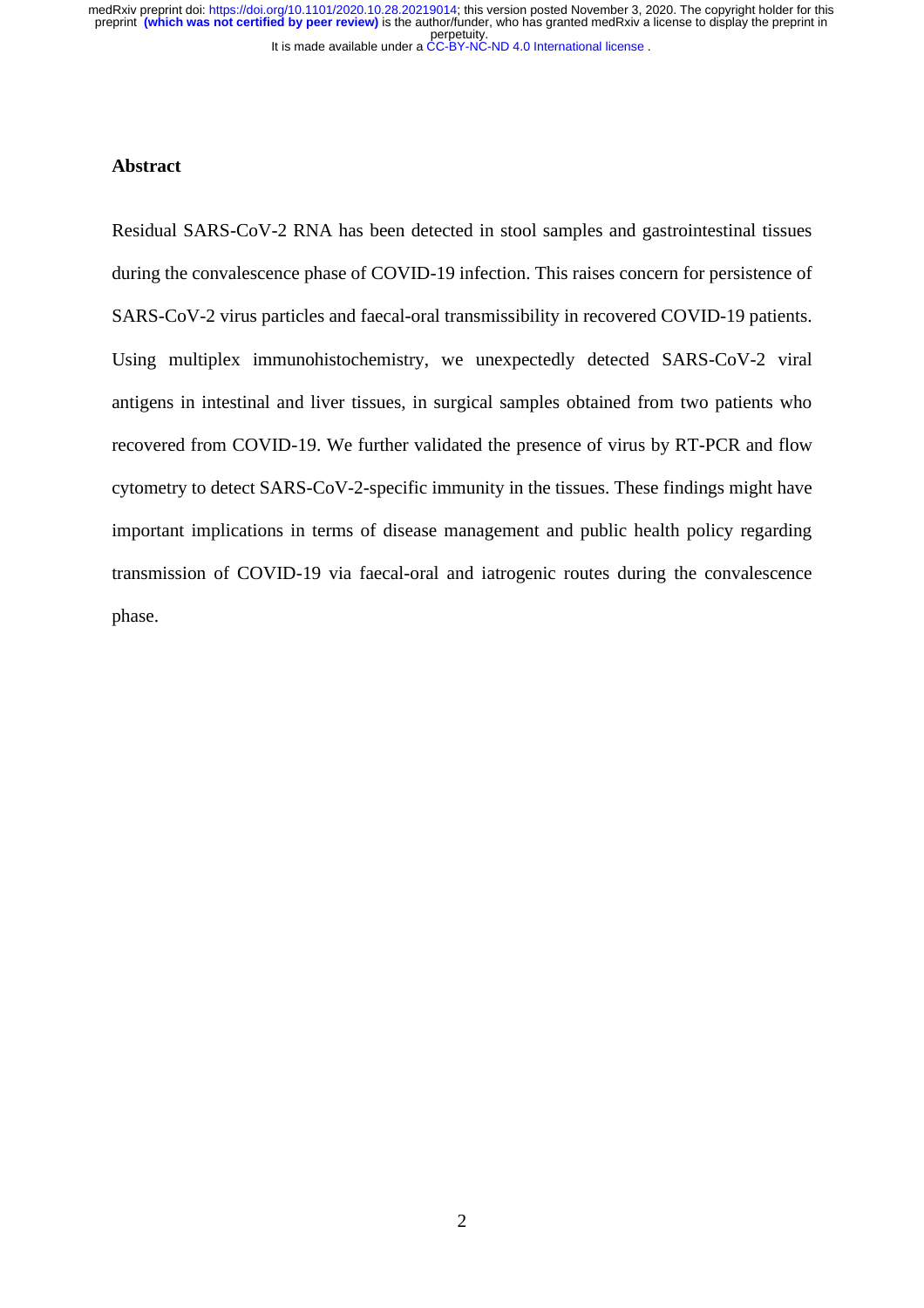It is made available under a [CC-BY-NC-ND 4.0 International license](http://creativecommons.org/licenses/by-nc-nd/4.0/) . perpetuity. medRxiv preprint doi: [https://doi.org/10.1101/2020.10.28.20219014;](https://doi.org/10.1101/2020.10.28.20219014) this version posted November 3, 2020. The copyright holder for this<br>preprint (which was not certified by peer review) is the author/funder, who has grante

# **Introduction**

Coronavirus disease 2019 (COVID-19), caused by the novel coronavirus SARS-CoV-2, was first reported in December 2019 and has quickly become a global pandemic. Direct SARS-CoV-2 viral infection of gastrointestinal organs and consequential faecal-oral transmission route is a concern in COVID-19 pathology. SARS-CoV-2 RNA has been detected in stool samples during active and convalescence phase of infection (1, 2), suggesting that faecal-oral viral shedding might occur during COVID-19 convalescence (3). However, no report has yet detected viral antigens within gastrointestinal and hepatic organs during the convalescent phase.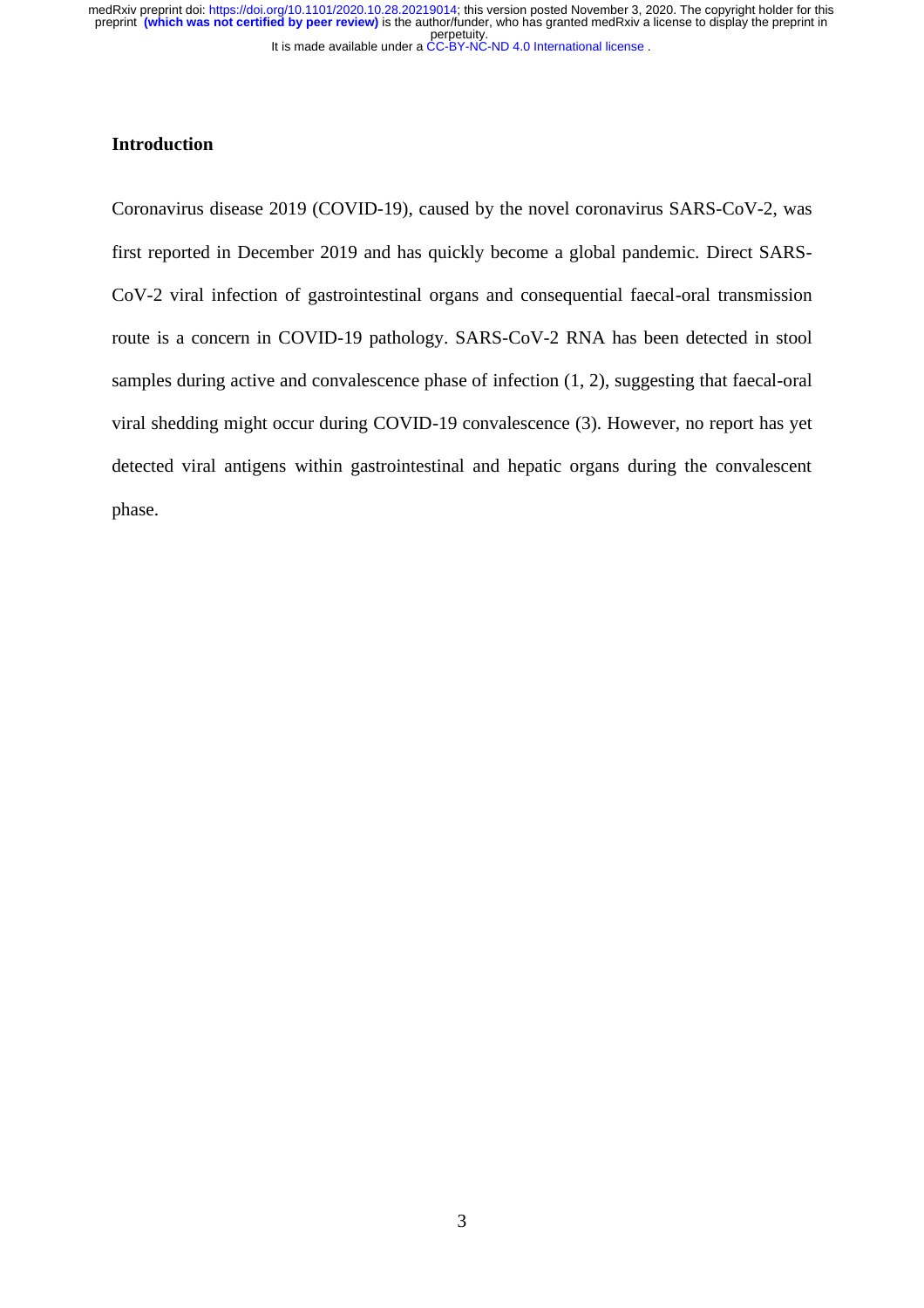#### **Materials and Methods**

*Study cohort.* Patient 1 was a middle-aged male who was diagnosed with COVID-19 in April 2020. He experienced mild upper respiratory tract symptoms, and was confirmed COVID-19 negative by two consecutive nasopharyngeal swabs in May 2020. During the hospitalisation, he was incidentally found to have a large circumferential malignant mass in the colon. He underwent laparoscopic right hemicolectomy 9 days after testing negative for COVID-19.

Patient 2 was a middle-aged male who was diagnosed with COVID-19 pneumonia in June 2020. Prior to the diagnosis, he had a fever with no attending respiratory symptoms. He had a significant medical history of chronic hepatitis B virus-related liver cirrhosis and segment VII hepatocellular carcinoma (HCC). The patient was confirmed COVID-19 negative by two consecutive nasopharyngeal swabs in mid-June 2020. He underwent curative resection of HCC in August 2020, 85 days after being testing negative for COVID-19.

This study was approved by the SingHealth Centralised Institutional Review Board (reference number: 2019/2653). Written informed consent was obtained from both patients 1 and 2.

*Specimen collection.* Colon, ileum, appendix and lymph nodes tissues were removed during surgery from patient 1, while liver tissues were removed from patient 2. The tissues were formalin-fixed paraffin-embedded (FFPE) for analysis.

*Immunohistochemistry.* Immunohistochemistry was performed on FFPE tissue samples as previously described.(4-6) In brief, FFPE tissue sections (4-µm thick) were labelled with antibodies targeting the SARS-CoV-2 nucleocapsid (Polyclonal) and spike protein (1A9). Appropriate positive and negative controls were included. Nuclei were counterstained with haematoxylin. Images were captured using an IntelliSite Ultra-Fast Scanner (Philips, Netherlands).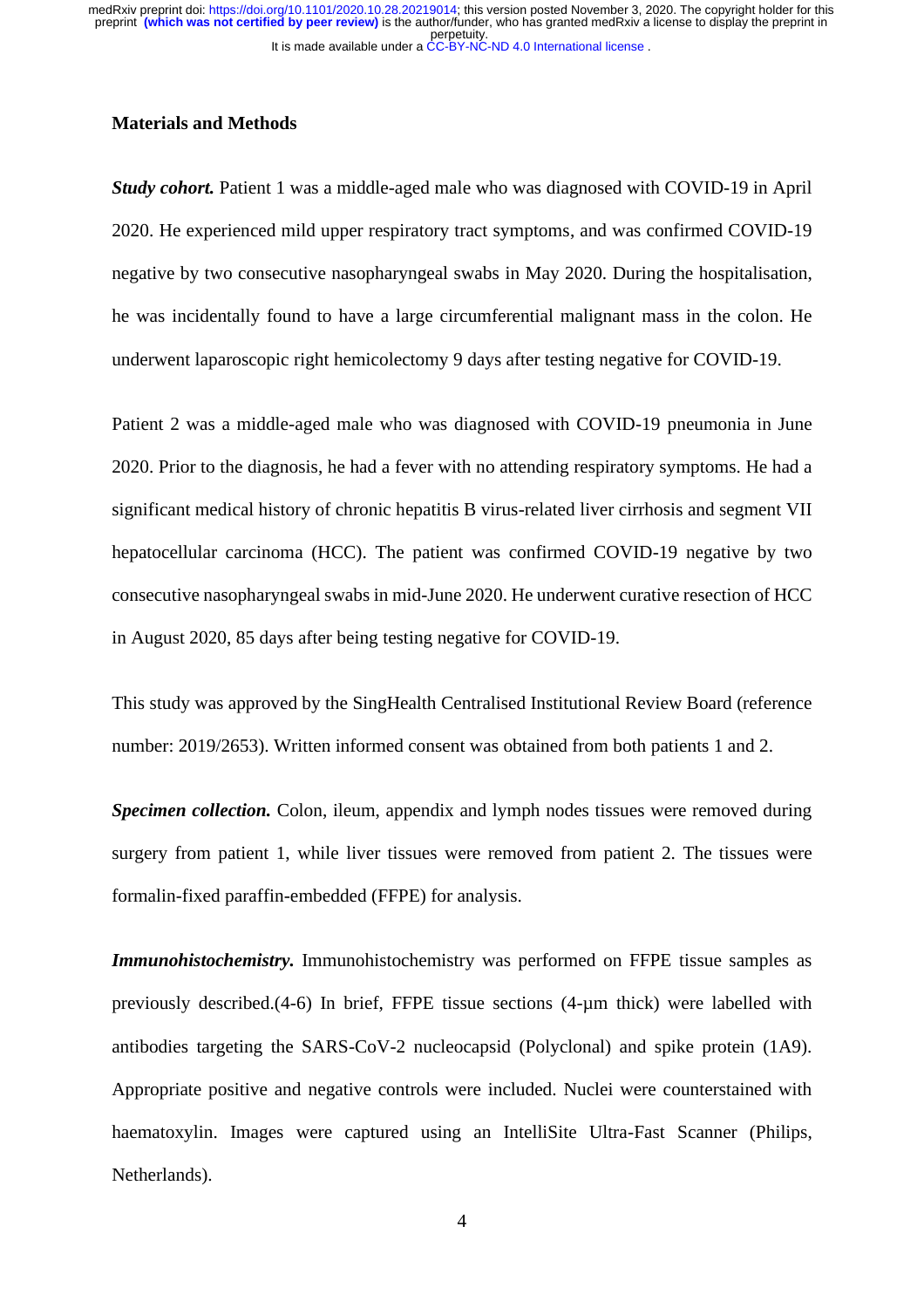*Multiplex immunohistochemistry.* Multiplex immunohistochemistry was performed using an Opal Multiplex fIHC kit (Akoya Bioscience, USA), as we previously described.(7-9) In brief, FFPE tissue samples (4 µm-thick) were labelled with primary antibodies against the SARS-CoV-2 nucleocapsid (Polyclonal), ACE2 (EPR4435(2)), CD14 (EPR3653) and CD68 (PG-M1) (Table 1), followed by appropriate secondary antibodies and Opal fluorophore-conjugated tyramide signal amplification (Akoya Bioscience, USA). Finally, the samples were incubated with the nuclear counterstain spectral DAPI (Akoya Bioscience, USA). Images were captured under a Vectra 3 pathology imaging system microscope (PerkinElmer, Inc., USA) and analysed using inForm (Akoya Bioscience, USA) and HALO<sup>TM</sup> (Indica Labs) software.

*RNA extraction and RT-PCR.* Total RNA was extracted using the AllPrep FFPE DNA/RNA Kit (Qiagen, Germany) according to the manufacturer's protocol. Extracted RNA was tested for SARS-CoV-2 using the RealStar® SARS-Cov-2 RT-PCR kit 1.0 (Altona Diagnostics, Germany) following the manufacturer's instructions.

*Ex vivo peptide stimulation assay.* To simulate SARS-CoV-2 infection and to examine SARS-CoV-2-specific immune cells, SARS-CoV-2 PepTivator peptide pools (Miltenyi Biotec, Germany) were used. Lyophilised peptide pools were reconstituted as per manufacturer's instruction. Blood and tissue samples were prepared as previously described.(8)  $1x10<sup>6</sup>$  cells were stimulated with 1  $\mu$ g/mL peptides for 16 hours at 37°C in 5% CO<sub>2</sub> in RPMI 1640 media (Gibco, USA) supplemented with 10% FBS (Hyclone) and 1% Penicillin-Streptomycin-Glutamine (Gibco, USA).(10, 11) Negative controls were left unstimulated. Brefeldin A (1 μg/ml, Sigma Aldrich, Germany) was added 2 hours into the stimulation assay.

*Flow cytometry and Analysis.* Cells were stained with Zombie NIR Fixable Viability dye (BioLegend, USA) for 10 min at 4°C in the dark, washed with PBS at 300 g for 5 min at 4°C, and blocked with Human TruStain FcX (BioLegend, USA) for 10 min at room temperature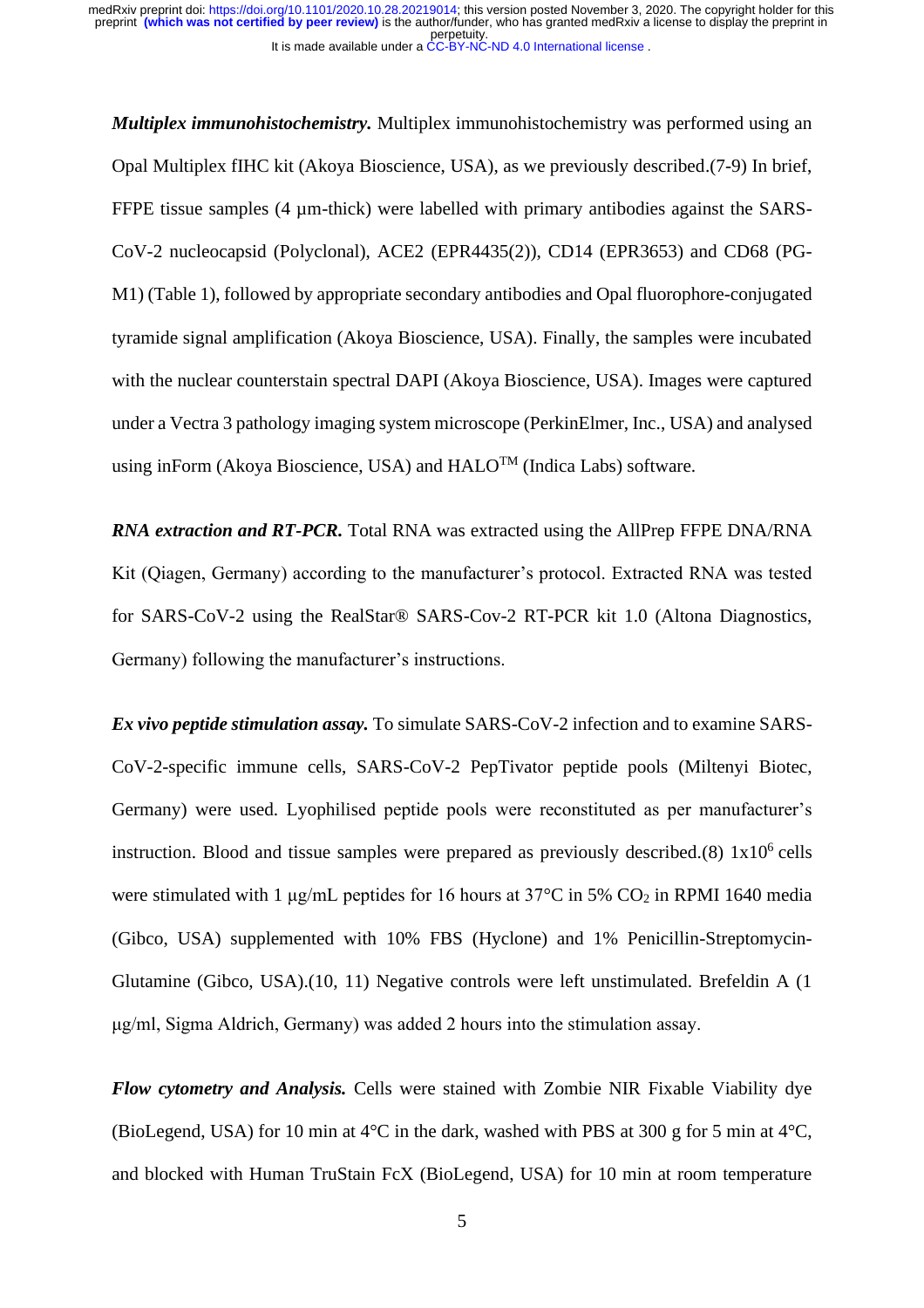prior to staining with fluorescent-conjugated antibodies. Next, cells were surface stained with antibody cocktail containing Pacific Orange-anti CD45 (HI30), BV605-anti CD103 (Ber-ACT8), BV750-anti CD4 (SK3), Alexa 532-anti CD3 (UCHT1), PerCP-eFluor 710-anti CD38 (HB7) and PE-CF594-anti CD39 (TU66) (Table 1) in Brilliant Stain Buffer (BD Biosciences, USA), followed by incubation for 30 min at 4°C in the dark.

Prior to intracellular staining, cells were fixed and permeabilised with BD Cytofix/Cytoperm<sup>TM</sup> (BD Biosciences, USA). Cells were then stained with PE-Cy5.5-anti Granzyme B (GB11) (Table 1) in Brilliant Stain Buffer (BD Biosciences, USA), for 30 min at 4°C in the dark. Finally, cells were washed with 1x BD Perm/Wash Buffer<sup>TM</sup> (BD Biosciences, USA) and resuspended in PBS containing 2% FBS for flow cytometry using Cytek Aurora spectral flow cytometer (Cytek Biosciences, USA). Data analysis was performed using FlowJo V.10 software (FlowJo LLC, USA).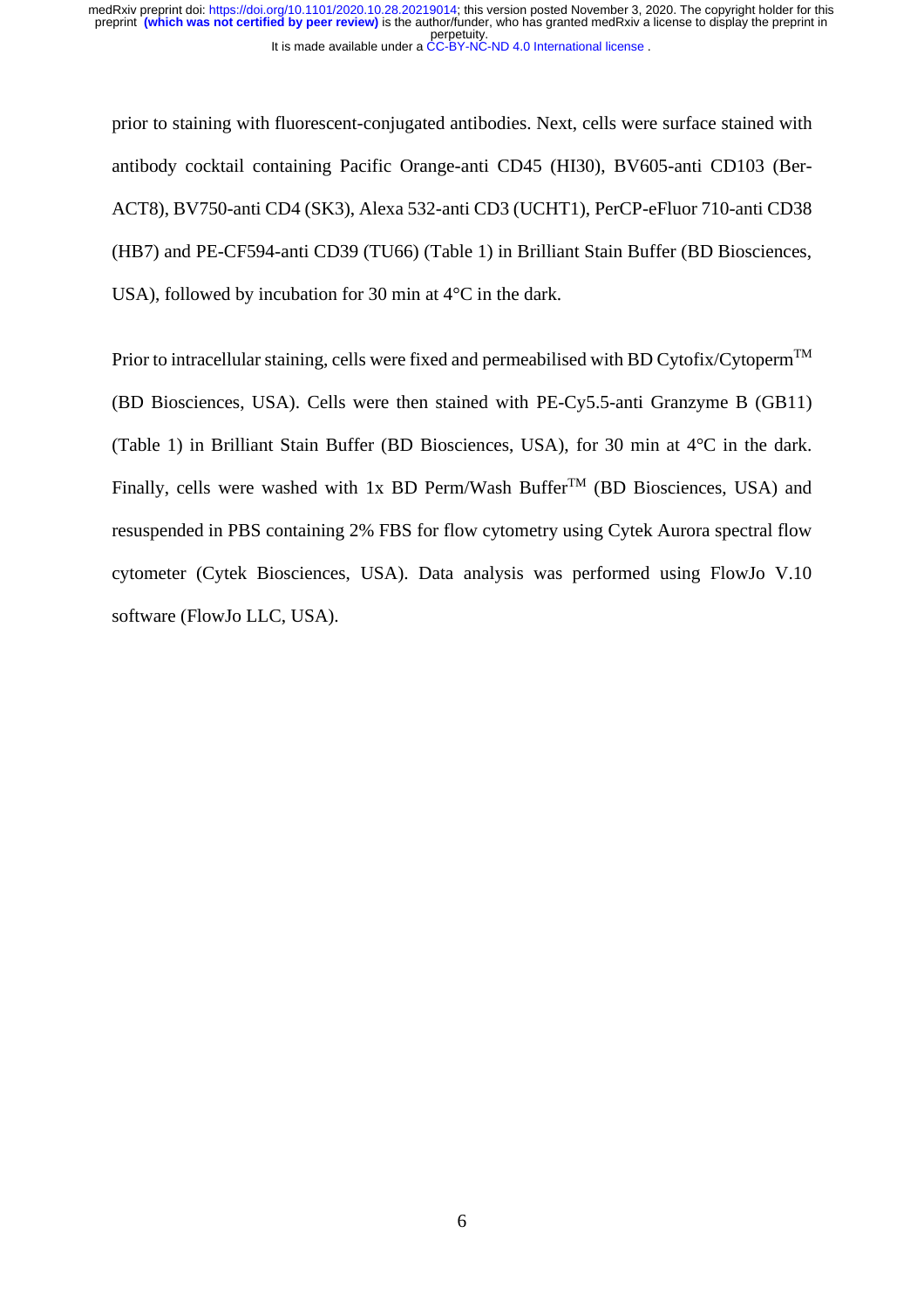#### **Results**

Using conventional immunohistochemistry, we detected the SARS-CoV-2 nucleocapsid in the intestinal and liver tissues from patients 1 and 2, respectively. For patient 1, we observed positive staining for the viral antigen in adjacent normal colonic crypts and polyps (Figure 1A, B), as well as lymph nodes, ileum, and appendix (Figure 2A-C), but not in the intratumour region (Figure 1C). We confirmed the presence of viral RNA by RT-PCR. We also observed positive staining for the viral antigen in some of the scattered regions of benign hepatocytes and HCC cells particularly at the invasive margin of the liver sample taken from patient 2 (Figure 1D-F). More importantly, immune cells, including sinusoidal Kupffer cells, were positively stained for the viral antigen (Figure 1D). Of note, we were unable to detect viral RNA in liver tissues, possibly because almost 3 months had passed since recovery. Furthermore, multiplex immunohistochemistry staining showed that the SARS-CoV-2 nucleocapsid and angiotensin converting enzyme 2 (ACE2) receptor were in close proximity in both colon and liver cells (Figure 1G, I). We also discovered that some viral antigen-positive cells were positive for CD14 and CD68 (Figure 1H, J), suggesting that these were likely monocytes and macrophages. Validating our findings, we detected the SAR-CoV-2 spike protein in the abovementioned tissues from both patients (Figure 2D-H). Lastly, to examine SARS-CoV-2-specific immunity in the tissues from recovered patients, we performed *ex vivo* peptide stimulation assays involving a cocktail of the viral nucleocapsid, spike and membrane proteins. Notably, SARS-CoV-2-specific CD38<sup>+</sup>Granzyme B<sup>+</sup>CD4<sup>+</sup> T cells were elicited from the tissues in a comparable fashion with matched blood samples (Figure 2I, J), suggesting that SARS-CoV-2-specific memory T cells may be maintained in both tissue and blood.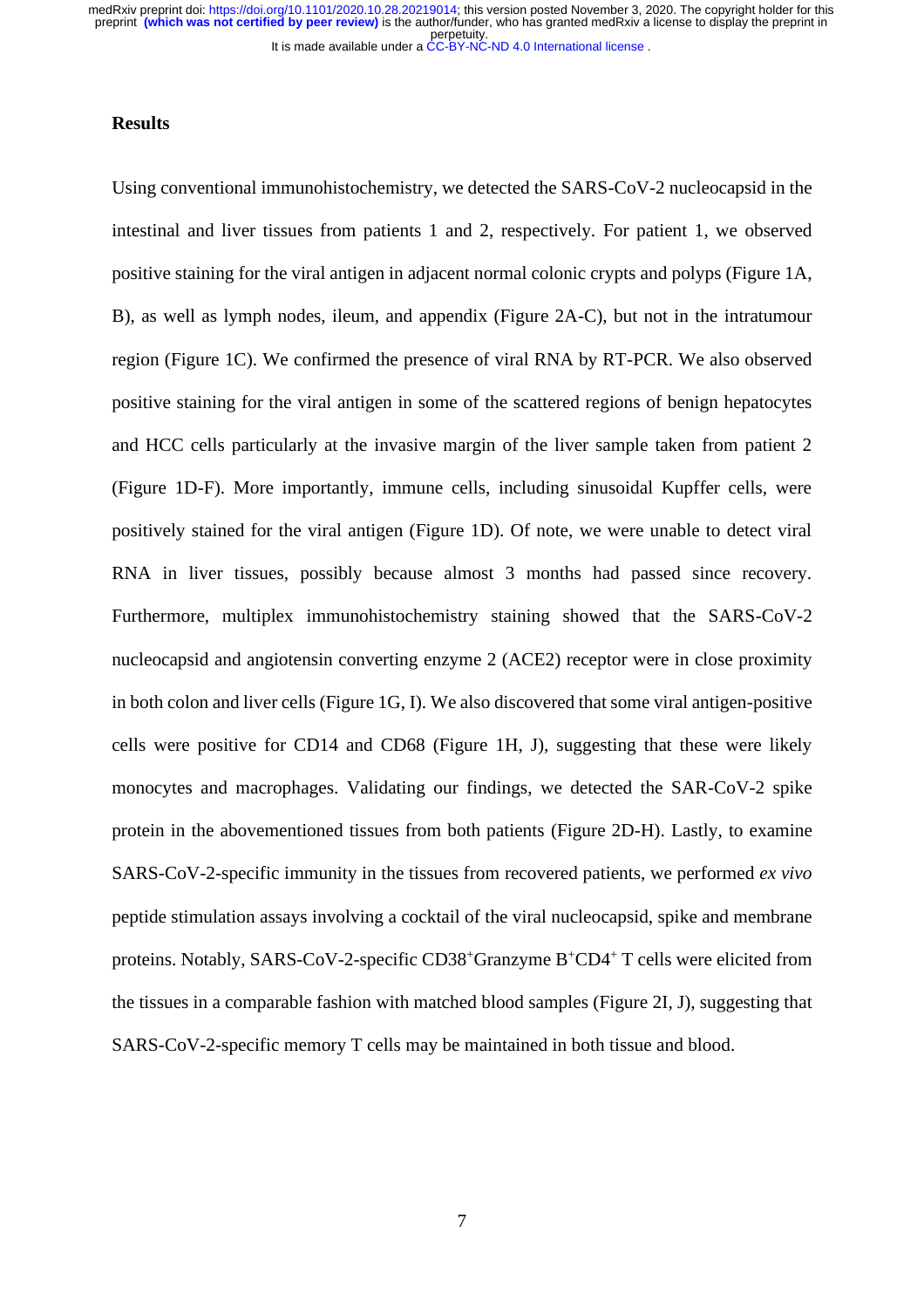#### **Discussion**

The SARS-CoV-2 viral antigen has been detected in the lung tissues of patients despite negative nasopharyngeal swab PCR tests (12). However, ours is the first study to detect the SARS-CoV-2 viral antigens in non-pulmonary tissues during the convalescent phase. Specifically, we detected residual SARS-CoV-2 in intestinal and liver tissues in two, clinically recovered COVID-19 patients. We have confidence in this finding, as we used the SARS-CoV-2 nucleocapsid antibody that was validated by the Centres for Disease Control and Prevention, which does not cross-react with other coronaviruses or common respiratory viruses (13). We also validated the results by RT-PCR and performed additional immunohistochemistry staining using antibody against the SARS-CoV-2 spike protein. Since the viral antigens were detected in these tissues, we interrogated whether the tissues show an immune response to the virus. Indeed, through *ex vivo* peptide stimulation, we observed SARS-CoV-2-specific T cell response from patients' blood and tissues approximately 3 months into recovery; a finding of the tissues that we believe is the first to report to date.

The ACE2 receptor is necessary for viral entry, and it is highly expressed by intestinal epithelial cells. Thus unsurprisingly, we detected the viral antigens in ACE2-expressing cells in the colon. Incidentally, we also detected viral antigens in hepatocytes and sinusoidal Kupffer cells, suggesting that SAR-CoV-2 might indeed infect hepatocytes directly. Although many postmortem studies have demonstrated SARS-CoV-2 in various organs (14), our findings from patients with mild COVID-19 are distinct from these post-mortem studies; patients who succumbed to COVID-19 had a more severe disease course and thus might not be representative of the general population.

Interestingly, several groups have reported the phenomenon where patients who had recovered from mild or moderate COVID-19 were later re-tested as positive in nasopharyngeal swabs or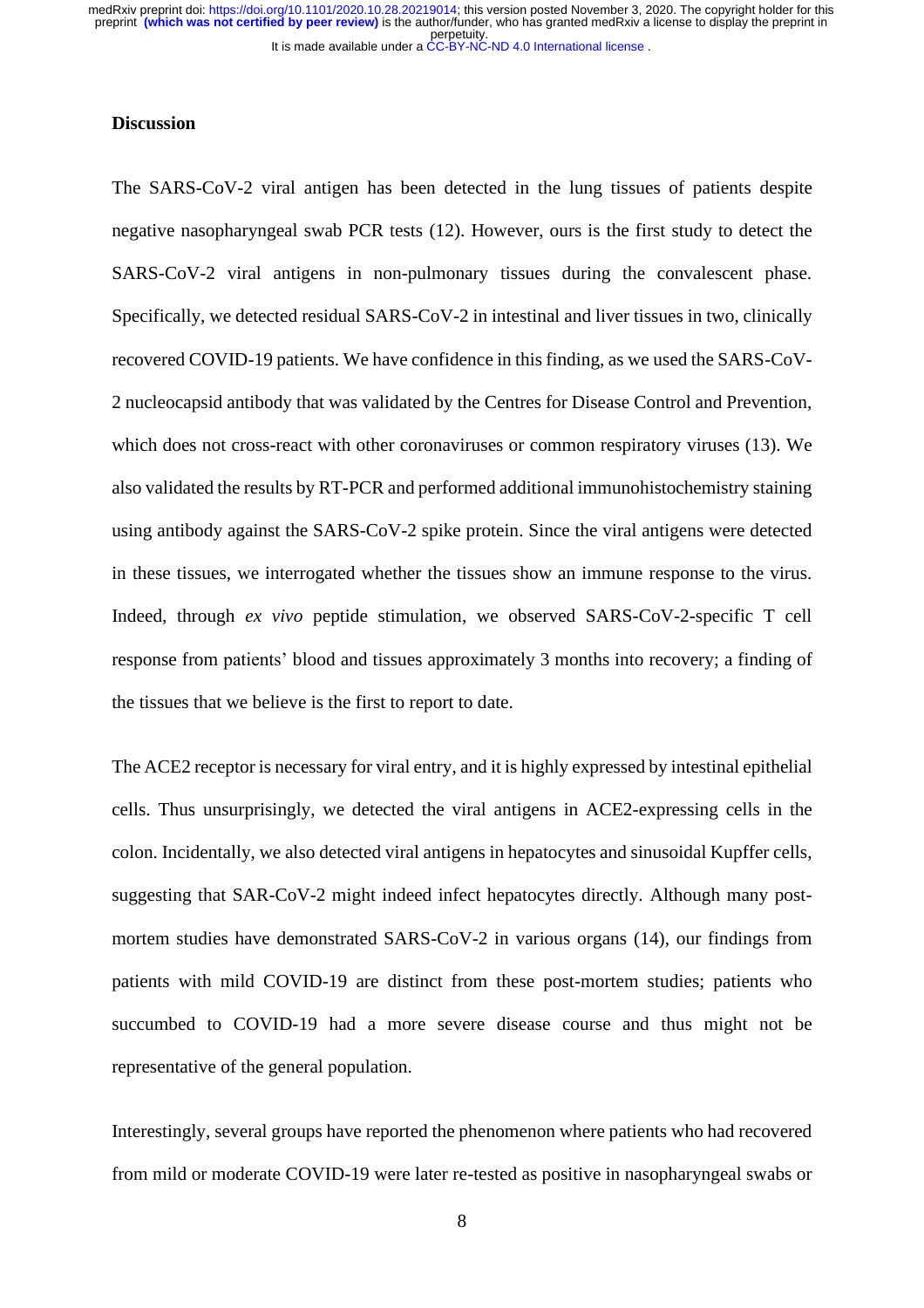sputum samples (15, 16), raising concern for residual virus reservoirs and potential transmissibility in recovered individuals. Other studies have also reported positive SARS-CoV-2 RNA in anal swabs and stool samples, despite nasopharyngeal or sputum specimens testing negative for the virus (1, 3, 15, 17, 18). These reports are in line with our findings in colon tissues despite negative nasopharyngeal swab tests. Together, it seems that SARS-CoV-2 might be cleared in the digestive tract later than in the respiratory tract. Therefore, a negative nasopharyngeal swab result might not necessarily indicate complete viral clearance from the body.

Although respiratory transmission is responsible for most COVID-19 infections, faecal-oral transmission remains a possibility, with increasing evidence of COVID-19 causing gastrointestinal and hepatic manifestations, not to mention viral shedding in stools.<sup>3</sup> Unfortunately, we were unable to determine whether the viral antigens isolated from the tissues were infectious, as the virus was inevitably destroyed during tissue fixation. We also did not have access to anal swab or stool samples, which would have provided additional insight into the possibility of faecal-oral transmission. Regardless, based on these preliminary findings, we believe that more research is warranted to understand the gastrointestinal and hepatic involvement in COVID-19.

Collectively, our findings constitute the first evidence for residual virus in extrapulmonary tissues during the convalescent phase, in a non-post-mortem setting. This phenomenon might have implications in terms of disease management and public health policy regarding transmission of COVID-19 infection besides respiratory route. We propose caution when handling tissues from patients who have a recent history of COVID-19, particularly during aerosol-generating procedures such as ultrasonic dissection surgery.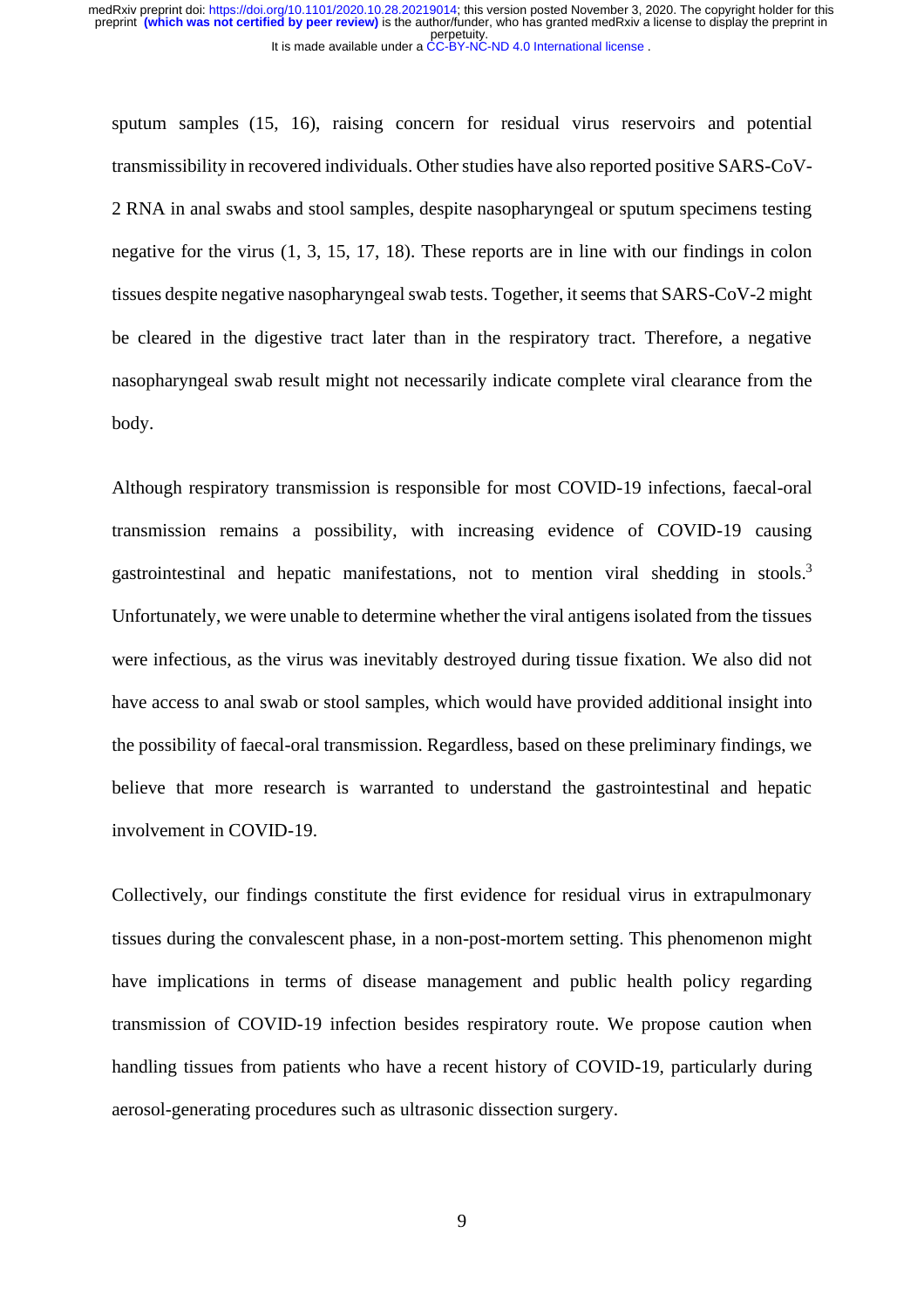perpetuity. medRxiv preprint doi: [https://doi.org/10.1101/2020.10.28.20219014;](https://doi.org/10.1101/2020.10.28.20219014) this version posted November 3, 2020. The copyright holder for this<br>preprint (which was not certified by peer review) is the author/funder, who has grante

It is made available under a [CC-BY-NC-ND 4.0 International license](http://creativecommons.org/licenses/by-nc-nd/4.0/) .



**Figure 1. Immunohistochemical staining of the SARS-CoV-2 nucleocapsid protein in normal colon and liver tissue.**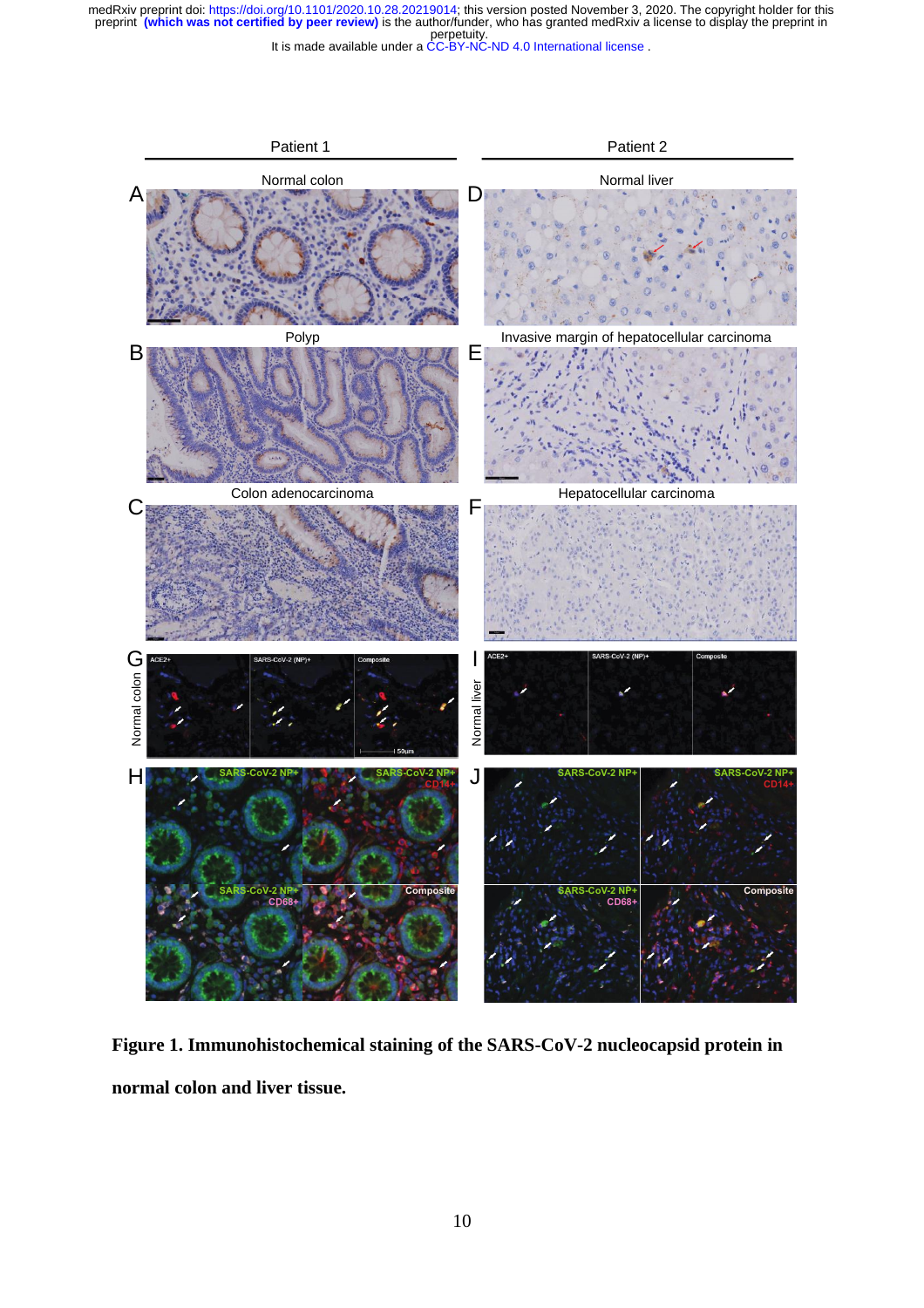(A-B) Positive SARS-CoV-2 nucleocapsid staining in colonic crypts (A) and polyps (B), both with a granular supranuclear cytoplasmic pattern. (C) Positive SARS-CoV-2 nucleocapsid staining in normal colonic crypts (top right) but negative staining in the adjacent neoplastic glands (bottom left). (D) Positive SARS-CoV-2 nucleocapsid staining in benign hepatocytes and sinusoidal Kupffer cells (red arrows). (E) Numerous SARS-CoV-2 viral antigen-positive cells were seen along the invasive margin of HCC, including the tumour and immune cells. (F) Negative SARS-CoV-2 nucleocapsid staining in the centre of HCC. (G) Multiplex immunohistochemistry of normal colon tissue. From left to right: ACE2 (red), SARS-CoV-2 nucleocapsid (yellow), and composite. The white arrows indicate co-localisation. Magnification x200. (H) Multiplex immunohistochemistry of normal colon tissue. From left to right: SARS-CoV-2 nucleocapsid (green), SARS-CoV-2 nucleocapsid (green) with CD14 (red), SARS-CoV-2 nucleocapsid (green) with CD68 (pink), and composite. The white arrows indicate co-localisation. (I) Multiplex immunohistochemistry of normal liver tissue. From left to right: ACE2 (red), SARS-CoV-2 nucleocapsid (yellow), and composite. The white arrows indicate co-localisation. Magnification x200. (J) Multiplex immunohistochemistry of normal liver tissue. From left to right: SARS-CoV-2 nucleocapsid (green), SARS-CoV-2 nucleocapsid (green) with CD14 (red), SARS-CoV-2 nucleocapsid (green) with CD68 (pink), and composite. The white arrows indicate co-localisation. Scale bar, 50 μm (A-J).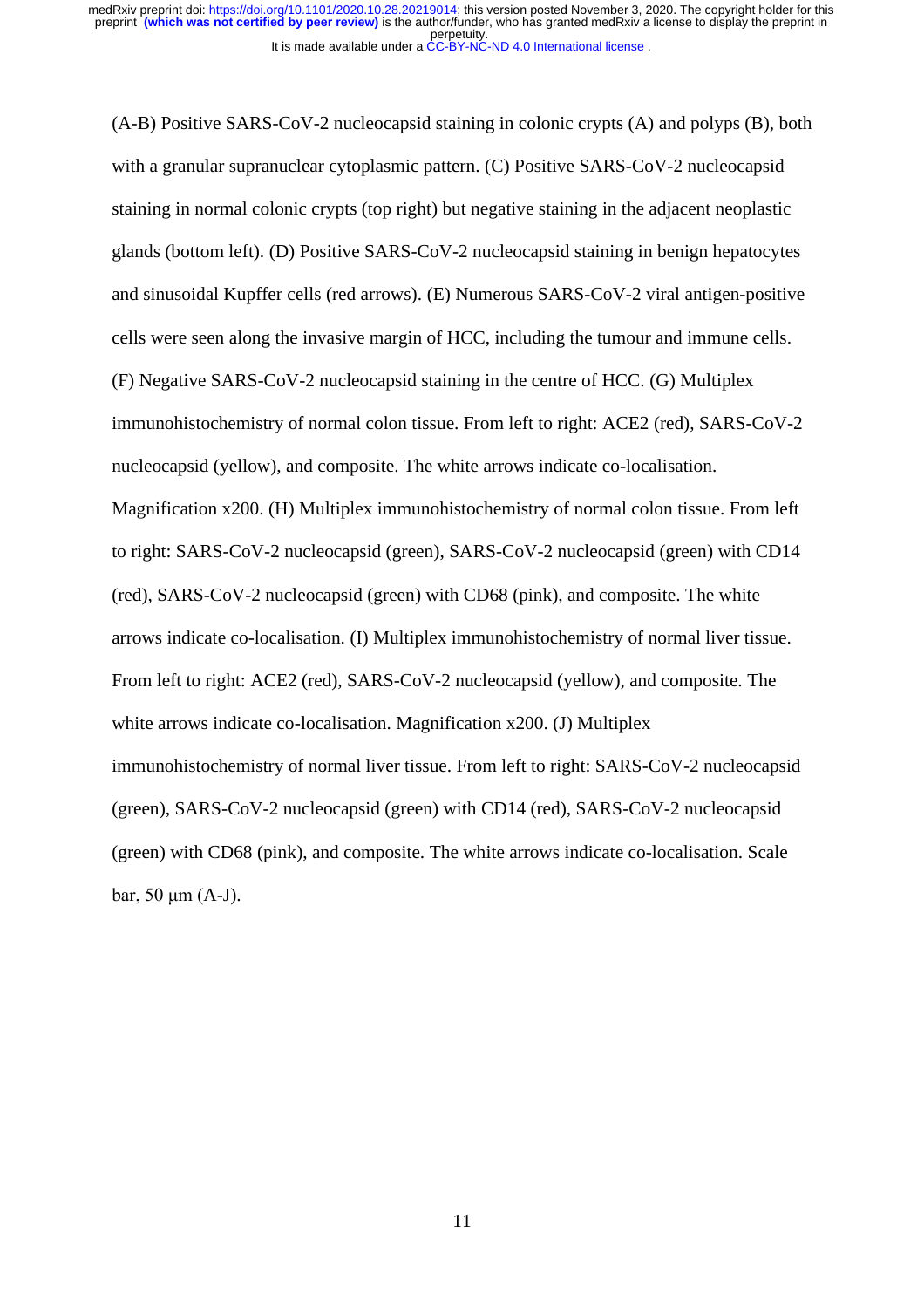perpetuity. medRxiv preprint doi: [https://doi.org/10.1101/2020.10.28.20219014;](https://doi.org/10.1101/2020.10.28.20219014) this version posted November 3, 2020. The copyright holder for this<br>preprint (which was not certified by peer review) is the author/funder, who has grante

It is made available under a [CC-BY-NC-ND 4.0 International license](http://creativecommons.org/licenses/by-nc-nd/4.0/) .



**Figure 2. Immunohistochemistry and flow cytometry analysis of tissues obtained from two COVID-19 patients.**

(A) Positive SARS-CoV-2 nucleocapsid staining in scattered immune cells within the lymph node. (B-C) Positive SARS-CoV-2 nucleocapsid staining in the ileum (B) and the appendix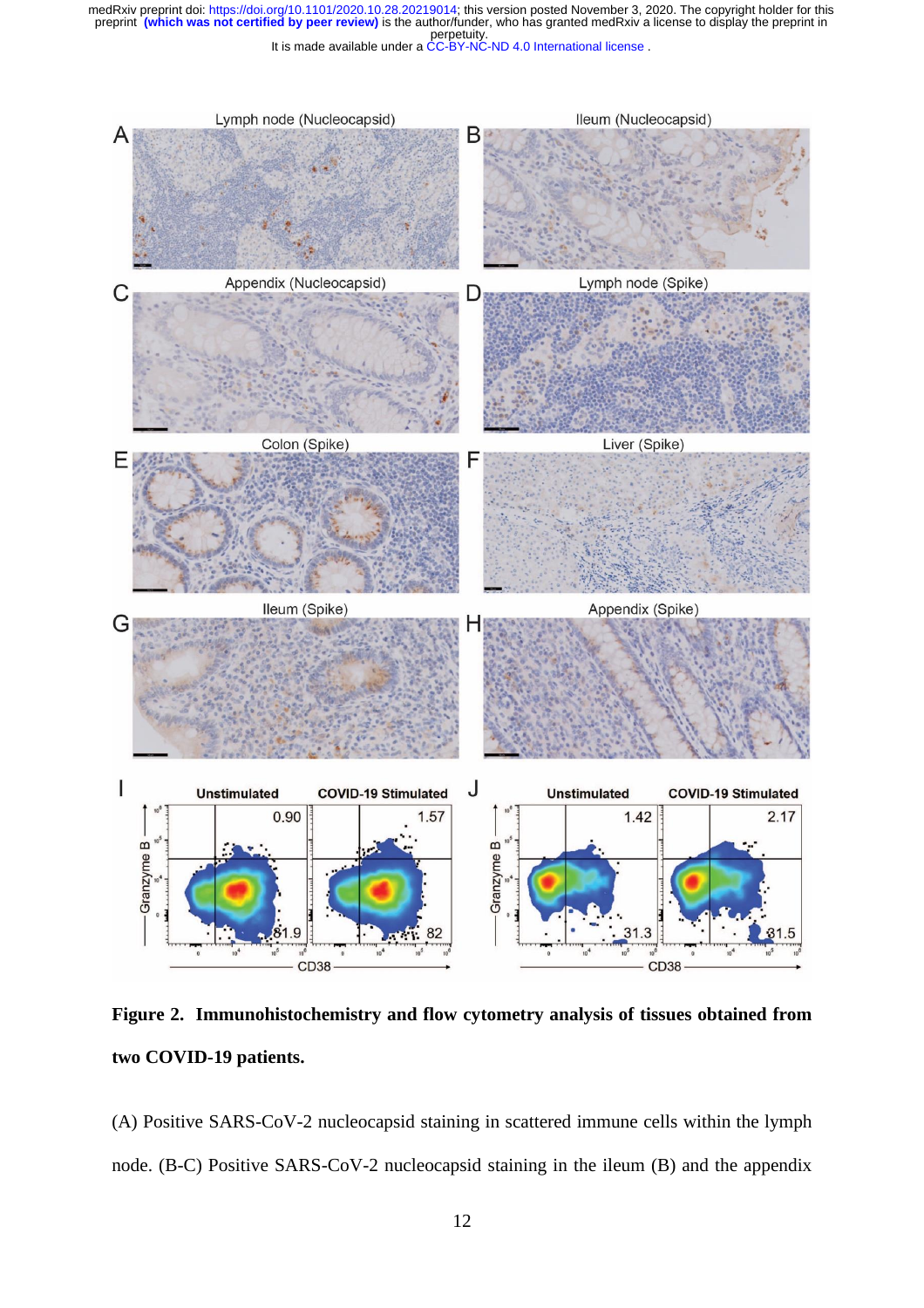It is made available under a [CC-BY-NC-ND 4.0 International license](http://creativecommons.org/licenses/by-nc-nd/4.0/) . perpetuity. medRxiv preprint doi: [https://doi.org/10.1101/2020.10.28.20219014;](https://doi.org/10.1101/2020.10.28.20219014) this version posted November 3, 2020. The copyright holder for this<br>preprint (which was not certified by peer review) is the author/funder, who has grante

(C). (D) Positive SARS-CoV-2 spike protein staining in scattered immune cells within the lymph node. (E-H) Positive SARS-CoV-2 spike protein staining in the colon (E), the liver (F), the ileum (G) and the appendix (H). Scale bar, 50  $\mu$ m (A-H). (I-J) SARS-CoV-2-specific CD4<sup>+</sup> T cells were identified from CD45<sup>+</sup>CD3<sup>+</sup>CD4<sup>+</sup>CD39<sup>+</sup>CD103<sup>+</sup>CD38<sup>+</sup>Granzyme B<sup>+</sup> population, where CD39, CD103 and CD38 select for immune cells with memory phenotype (19, 20), and Granzyme B selects for immune cells with functional phenotype (21). Representative pseudocolour plots of  $CD38^+$ Granzyme  $B^+CD4^+$  T cells following stimulation with SARS-CoV-2 peptides in tissue (I) and blood (J) samples of patient 1. Similar results were obtained from patient 2. Numbers indicate percentages in the drawn gates. Plots shown are representative from one out of at least two independent experiments.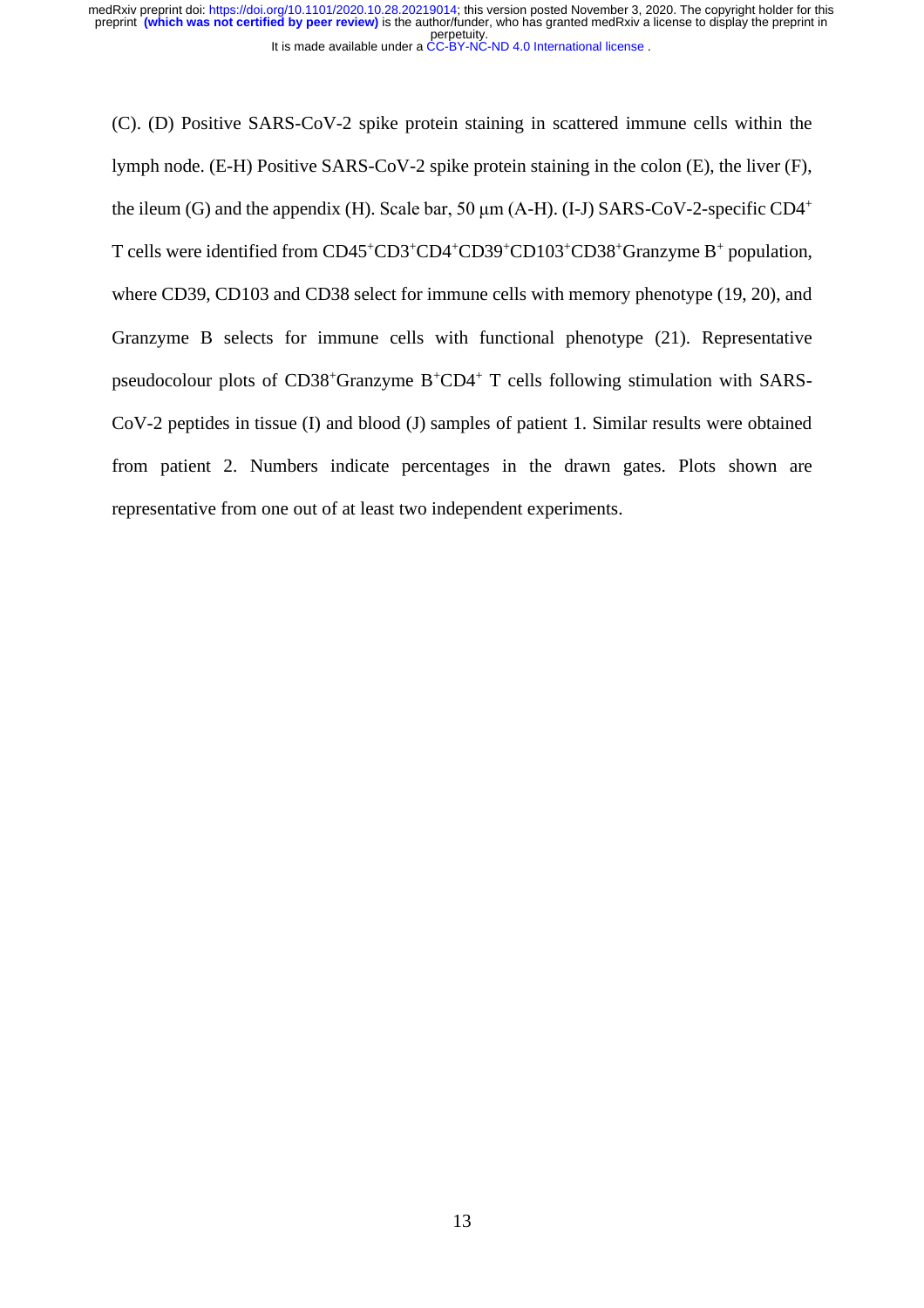perpetuity. medRxiv preprint doi: [https://doi.org/10.1101/2020.10.28.20219014;](https://doi.org/10.1101/2020.10.28.20219014) this version posted November 3, 2020. The copyright holder for this<br>preprint (which was not certified by peer review) is the author/funder, who has grante

It is made available under a [CC-BY-NC-ND 4.0 International license](http://creativecommons.org/licenses/by-nc-nd/4.0/) .

# **Table 1. Details of antibodies used for immunohistochemistry, multiplex immunohistochemistry and flow cytometry.**

| <b>Primary antibody</b>           | <b>Company</b>        | Catalog#          | <b>Host species</b> | <b>Clone</b> |
|-----------------------------------|-----------------------|-------------------|---------------------|--------------|
| SARS-CoV-2 (NP) Novus Biologicals |                       | NB100-56576       | Rabbit              | Polyclonal   |
| Spike protein                     | <b>GeneTex</b>        | GTX632604         | Mouse               | 1A9          |
| ACE <sub>2</sub>                  | Abcam                 | Ab108252          | Rabbit              | EPR4435(2)   |
| CD14                              | Abcam                 | ab133335          | Rabbit              | EPR3653      |
| CD68                              | Dako                  | DKO.M087601 Mouse |                     | PG-M1        |
| CD45                              | Invitrogen            | MHCD4530          | Mouse               | <b>HI30</b>  |
| CD103                             | <b>BD</b> Biosciences | 743652            | Mouse               | Ber-ACT8     |
| CD <sub>4</sub>                   | <b>BD</b> Biosciences | 566355            | Mouse               | SK3          |
| CD3                               | Invitrogen            | 58-0038-42        | Mouse               | UCHT1        |
| CD39                              | BioLegend             | 563678            | Mouse               | <b>TU66</b>  |
| Granzyme B                        | Invitrogen            | GRB18             | Mouse               | <b>GB11</b>  |
| CD38                              | Invitrogen            | 46-0388-42        | Mouse               | HB7          |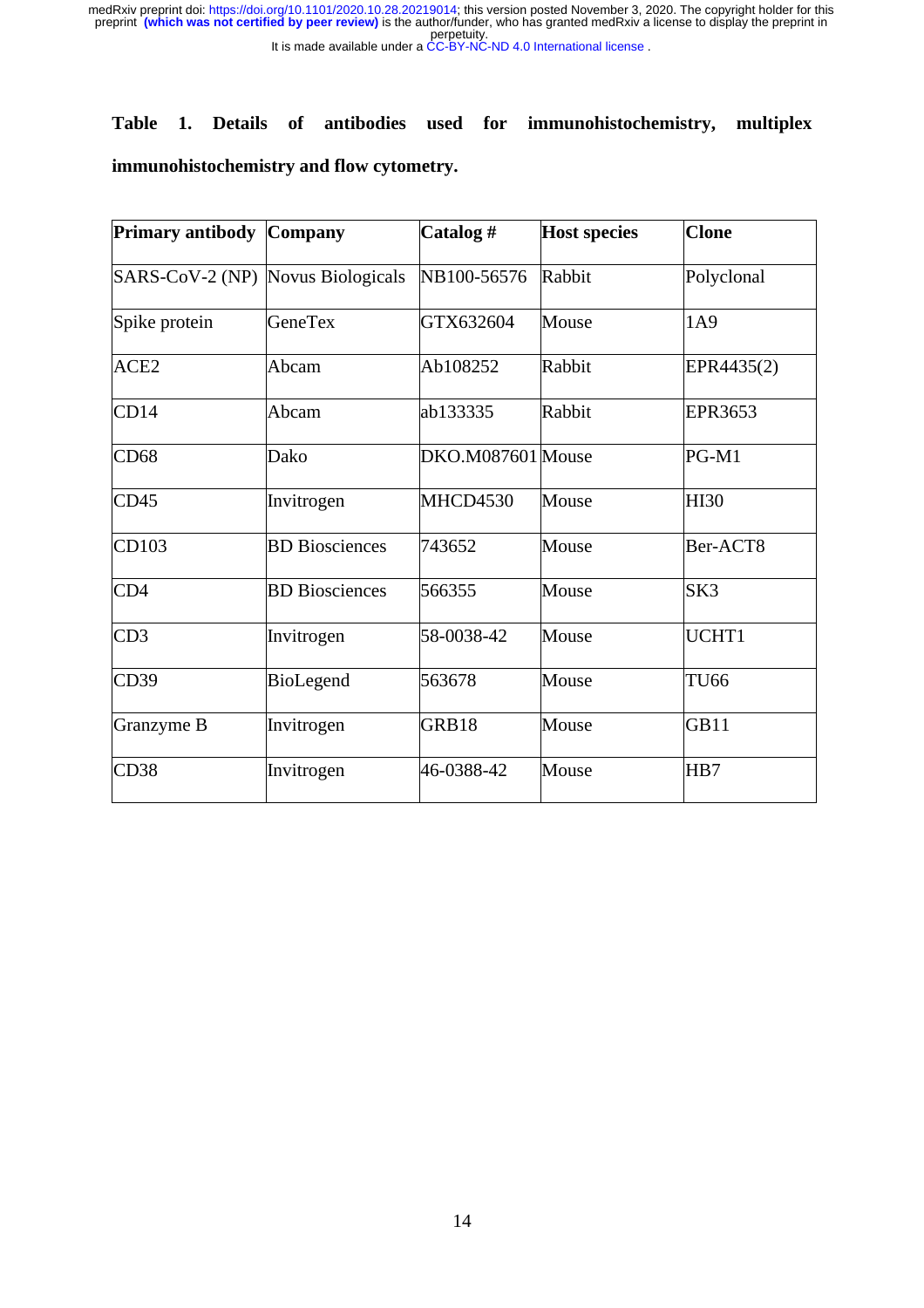**Disclosures:** The authors declare no competing interests.

**Author Contributions**: J.Y. and T.K.H.L. conceived, directed and supervised the study. T.T.T., S.K., J.L.N., and J.G.H.L. provided information and surgical samples of patient 1. P.C.C., C.Y.C., Y.X.K., and W.M.D.T. provided information and surgical samples of patient 2. T.Z.T. and J.C.T.L. performed histology-related technique. S.N.N. generated and provided figures. L.S. provided scientific inputs from pathology perspectives. C.C.L.C., D.G., and X.L. drafted the manuscript with the assistance of J.Y., with final reviews from all authors. All authors have read and agreed to the published version of the manuscript.

## **References**

1. Xiao F, Tang M, Zheng X, Liu Y, Li X, Shan H. Evidence for Gastrointestinal Infection of SARS-CoV-2. Gastroenterology. 2020;158(6):1831-3.e3.

2. El Hajra Martínez I, Pérez LR, Moya MC. Presence of SARS-Coronavirus-2 in the Ileal Mucosa: Another Evidence for Infection of GI Tract by This Virus. Gastroenterology. 2020.

3. Zuo T, Liu Q, Zhang F, Lui GC, Tso EY, Yeoh YK, et al. Depicting SARS-CoV-2 faecal viral activity in association with gut microbiota composition in patients with COVID-19. Gut. 2020.

4. Yeong J, Lim JCT, Lee B, Li H, Chia N, Ong CCH, et al. High Densities of Tumor-Associated Plasma Cells Predict Improved Prognosis in Triple Negative Breast Cancer. Front Immunol. 2018;9:1209.

5. Chew V, Chen J, Lee D, Loh E, Lee J, Lim KH, et al. Chemokine-driven lymphocyte infiltration: an early intratumoural event determining long-term survival in resectable hepatocellular carcinoma. Gut. 2012;61(3):427-38.

15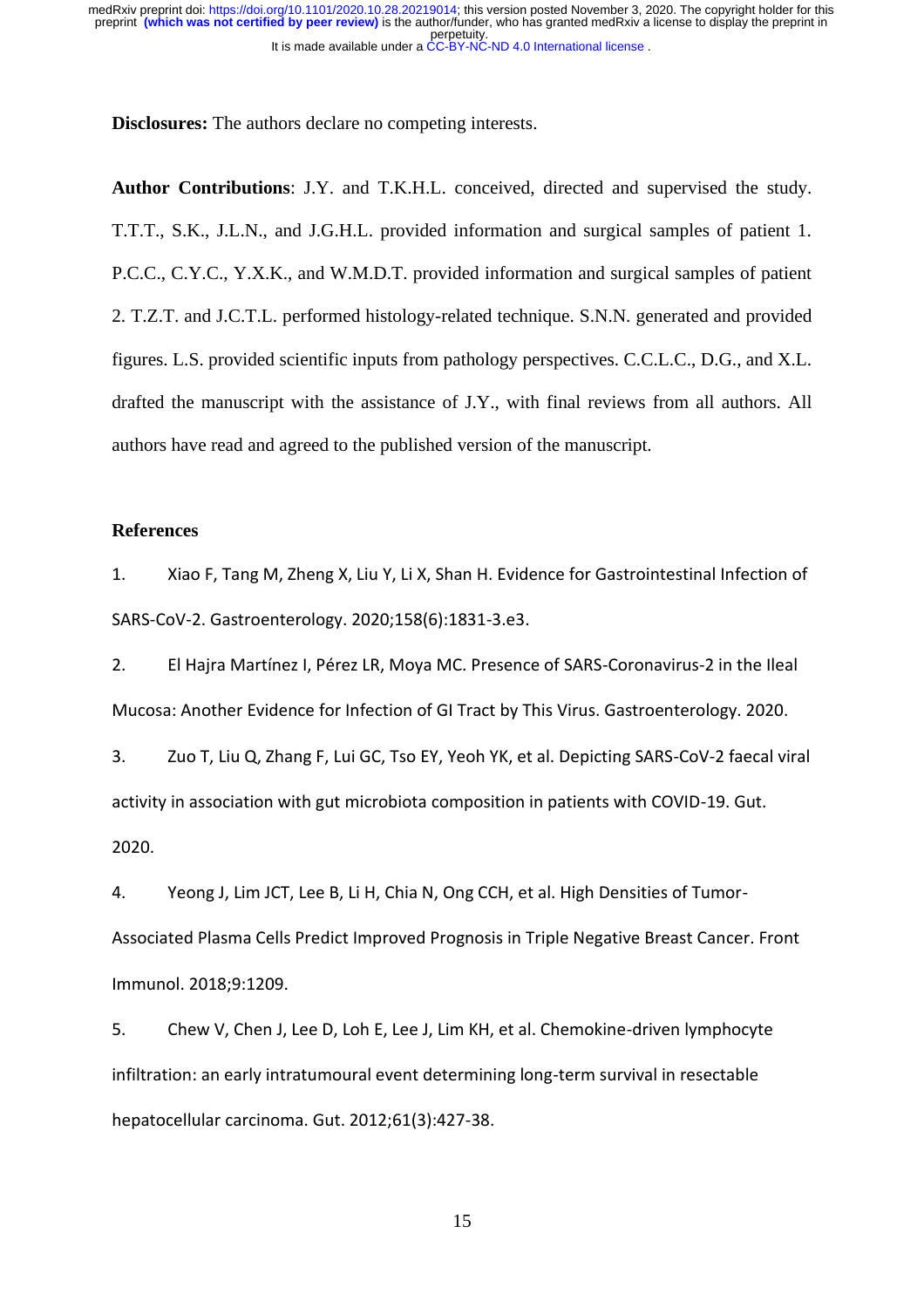6. Yeong J, Thike AA, Lim JC, Lee B, Li H, Wong SC, et al. Higher densities of Foxp3(+) regulatory T cells are associated with better prognosis in triple-negative breast cancer. Breast Cancer Res Treat. 2017;163(1):21-35.

7. Lim JCT, Yeong JPS, Lim CJ, Ong CCH, Wong SC, Chew VSP, et al. An automated staining protocol for seven-colour immunofluorescence of human tissue sections for diagnostic and prognostic use. Pathology. 2018;50(3):333-41.

8. Ng HHM, Lee RY, Goh S, Tay ISY, Lim X, Lee B, et al. Immunohistochemical scoring of CD38 in the tumor microenvironment predicts responsiveness to anti-PD-1/PD-L1 immunotherapy in hepatocellular carcinoma. J Immunother Cancer. 2020;8(2).

9. Yeong J, Lim JCT, Lee B, Li H, Ong CCH, Thike AA, et al. Prognostic value of CD8 + PD-1+ immune infiltrates and PDCD1 gene expression in triple negative breast cancer. J Immunother Cancer. 2019;7(1):34.

10. Thieme CJ, Anft M, Paniskaki K, Blazquez-Navarro A, Doevelaar A, Seibert FS, et al. The SARS-CoV-2 T-cell immunity is directed against the spike, membrane, and nucleocapsid protein and associated with COVID 19 severity. medRxiv. 2020:2020.05.13.20100636.

11. Anft M, Paniskaki K, Blazquez-Navarro A, Doevelaar AAN, Seibert F, Hoelzer B, et al. COVID-19 progression is potentially driven by T cell immunopathogenesis. medRxiv. 2020:2020.04.28.20083089.

12. Yao X-H, He Z-C, Li T-Y, Zhang H-R, Wang Y, Mou H, et al. Pathological evidence for residual SARS-CoV-2 in pulmonary tissues of a ready-for-discharge patient. Cell Research. 2020;30(6):541-3.

13. Martines RB, Ritter JM, Matkovic E, Gary J, Bollweg BC, Bullock H, et al. Pathology and Pathogenesis of SARS-CoV-2 Associated with Fatal Coronavirus Disease, United States. Emerg Infect Dis. 2020;26(9):2005-15.